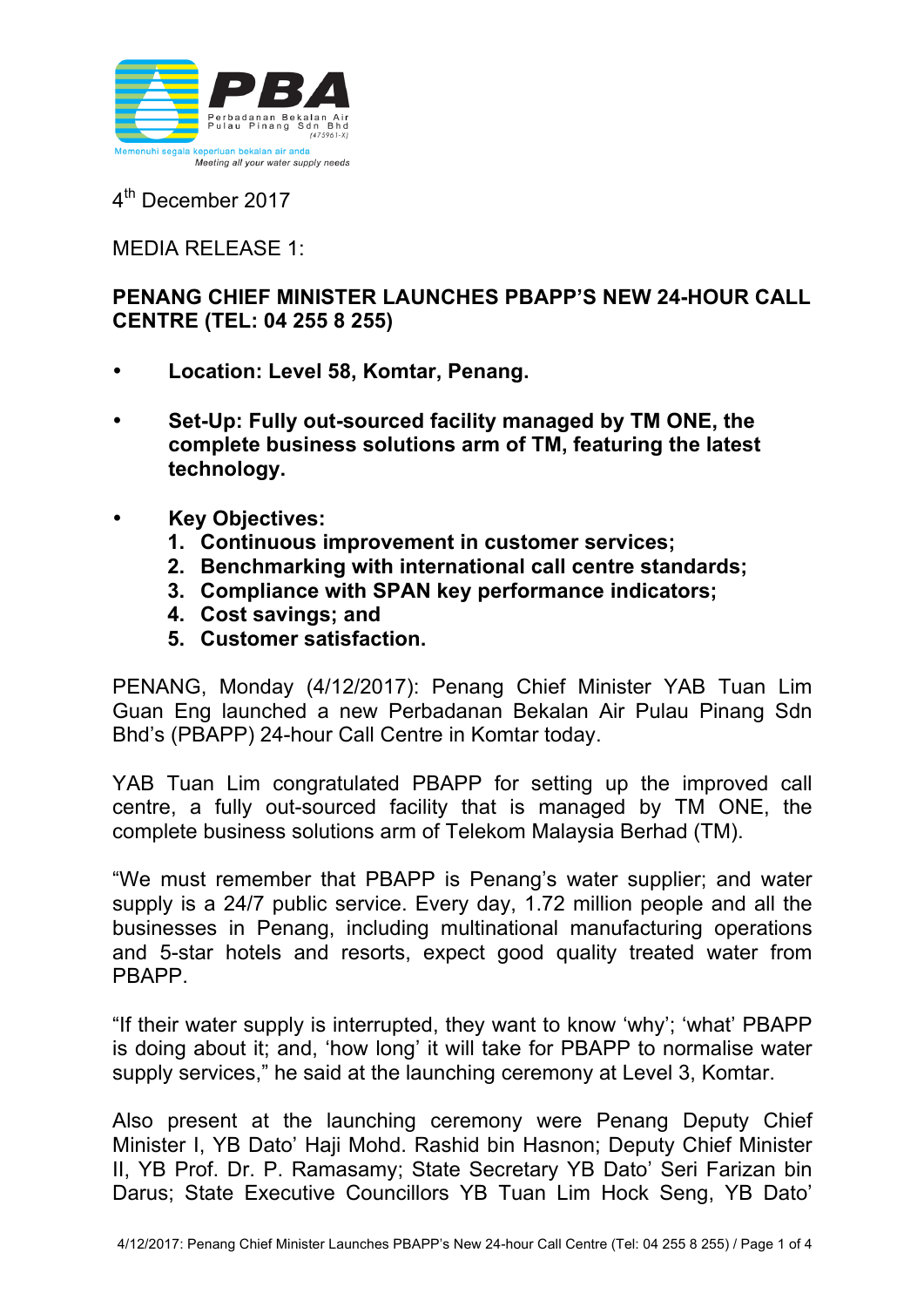

Abdul Malik bin Abul Kassim and YB Tuan Phee Boon Poh; as well as the Directors of PBA Holdings Bhd (PBAHB) and PBAPP. The PBAHB and PBAPP management team was led by Chief Executive Officer (CEO) Dato' Ir. Jaseni Maidinsa while the key representative from TM ONE was Encik Nizam Arshad, Chief Technology Officer.

## Keeping in Touch with Water Consumers

YAB Tuan Lim noted that PBAPP had launched 3 key channels of communication to stay in touch with water consumers in Penang:

- The "myPBA" mobile app for smart phones and tablets, launched in February 2017. "myPBA" is the first app in Malaysia that allows Penang water consumers to settle their water bills via connected smart devices. Available for download from the "Apple App Store" and the "Google Play Store", "myPBA" also keeps users updated on the latest water supply information and notices when they are onthe-move;
- Frequent postings in the "PBAPP Penang" Facebook page to share information with the public, 24/7, via the popular social media platform; and
- The new 24-hour Call Centre that is more technologically advanced, strategically located and cost-efficient.

"In fact, PBAPP is also proactively providing accurate information to the public on water supply issues, such as 'Penang Dam Levels', 'Sungai Muda', 'Logging in Ulu Muda' and the 'Sungai Perak Raw Water Transfer Scheme' that has been delayed by the Federal Government.

"At the same time, PBAPP is promoting water saving tips and water saving devices, to encourage the people to conserve water at home and lower Penang's high per capita domestic consumption," YAB Tuan Lim said.

## Tel: 04 255 8 255 for PBAPP assistance

PBAHB and PBAPP CEO Dato' Ir. Jaseni Maidinsa said PBAPP had been publicising its new 24-hour Call Centre contact number (04 255 8 255) since May 2017.

He said the number change was necessary because PBAPP had fully out-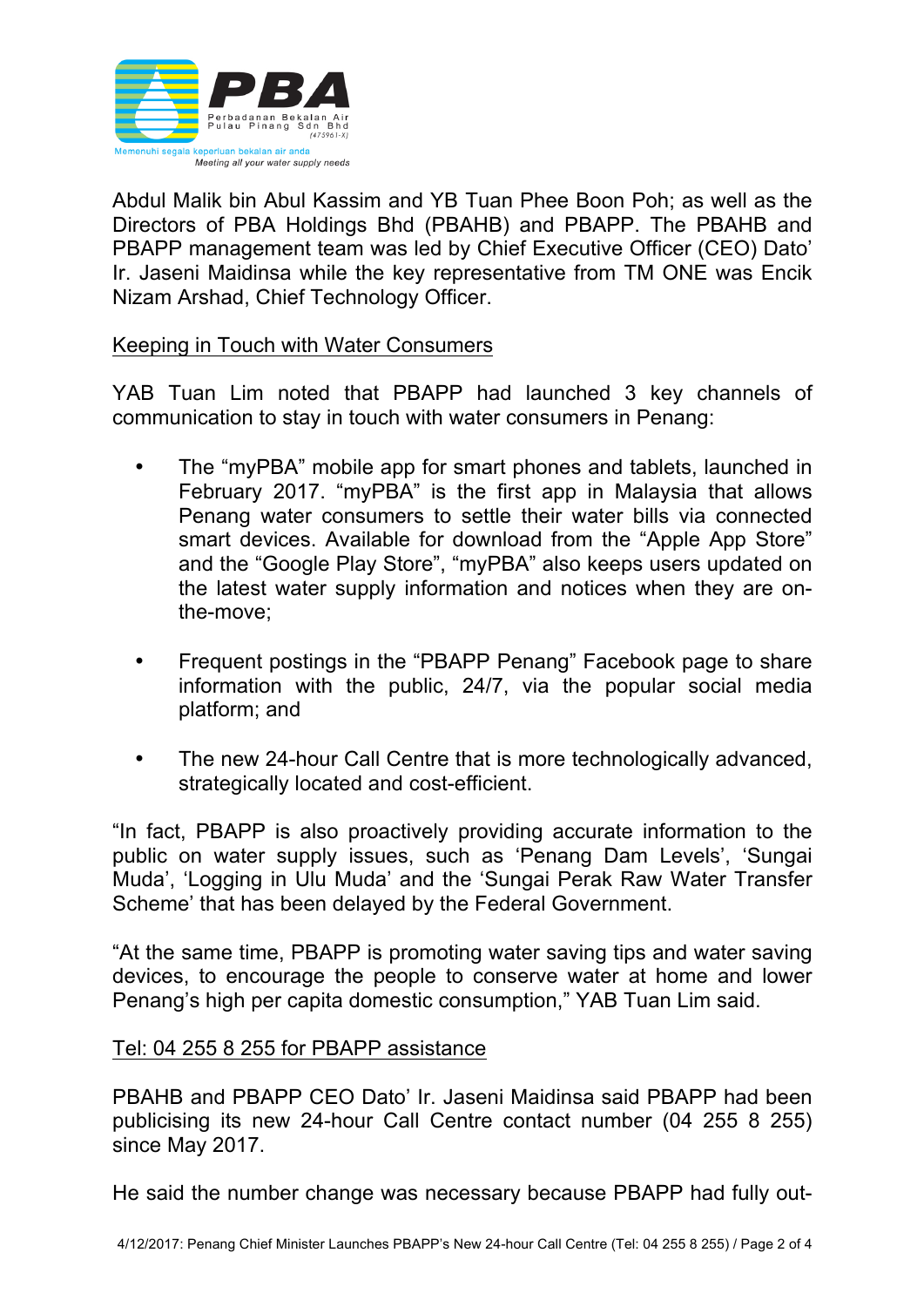

sourced its call centre services to TM ONE.

"The new call centre is a fully out-sourced facility. It is equipped with a TM ONE Contact Centre solution and manned by TM ONE personnel.

"All the centre's operational components, including technologies, facility management services and training, are managed by TM ONE," Dato' Ir. Jaseni said.

However, he said, PBAPP's consumer data security is guaranteed in the PBAPP-TM ONE operational agreement.

"Security, in this sense, includes state-of-the-art data and network security features, physical security and data centre security. The scope of the multilevel security provided is in line with Malaysia's Personal Data Protection Act 2010," he added.

He cited 5 key reasons for the establishment of the new PBAPP 24-hour Call Centre:

- a. Continuous improvement in customer services, in accordance to PBAPP's ISO 9001:2015 commitment;
- b. Benchmarking the PBAPP 24-hour Call Centre's services to the international "Customer Operations Performance Centre" (COPC) standards, via the collaboration with TM ONE;
- c. Continuing compliance to the key performance indicators (KPIs) set by the National Water Services Commission (SPAN) for attending to customer complaints. PBAPP's customer base grew by 23.8%, from 476,179 registered water consumers in 2008 to 589,797 consumers in 2016;
- d. Cost savings over a 10-year period through out-sourcing, instead of upgrading PBAPP's previous call centre that had been operational in the period 2002 - 2016; and
- e. Customer satisfaction through the provision of precise and timely information to consumers, who are likely to call PBAPP only when they need advice, assistance or information.